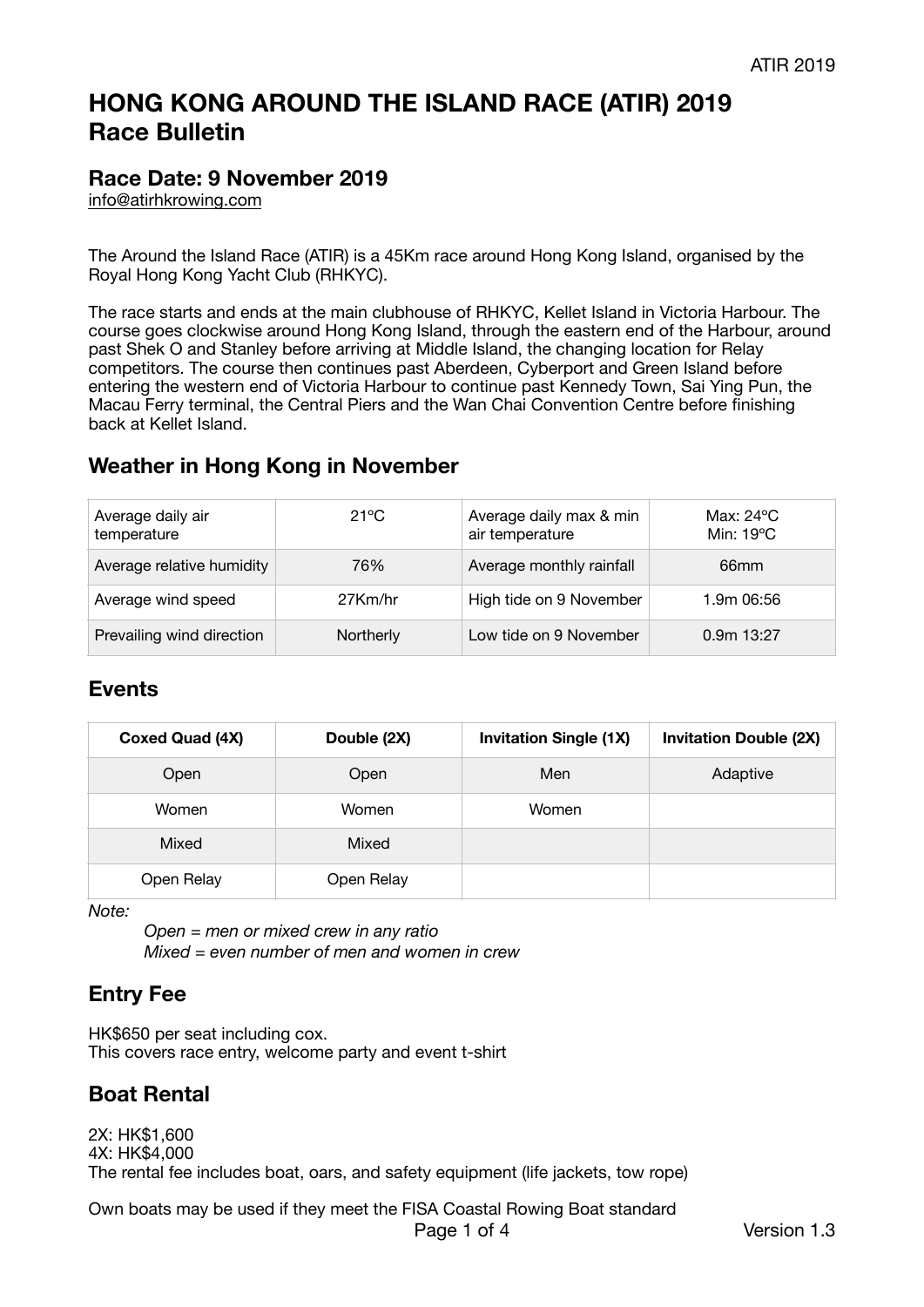# **Accompanying Craft**

Safety Escort - Mandatory: Every crew requires a safety escort boat alongside them throughout the race. Safety escort boats are arranged through RHKYC. Cost is in the range of HK\$3,500 - HK\$5,000

Spectator Boat - Optional: Junk Boats may not be used as support craft for the race. Junks may be used for spectators but they much remain behind the boat they are supporting and should ensure they do not impede or interfere with anyone else or the race in any way.

### **Schedule prior to Race Day**

Monday 4 November **Draw Published** 

Friday 8 November 

| 1200-1700<br>1500-1800<br>1730-1800 | Race Registration - Lawn (Crew must register prior to any practice session)<br>Boat Rigging and Practice (all boats must be off the water before 1800)<br>Safety Briefing (Mandarin) |
|-------------------------------------|--------------------------------------------------------------------------------------------------------------------------------------------------------------------------------------|
| 1800-1830                           | Safety Briefing (English with Cantonese support)                                                                                                                                     |
| 1830-2000                           | Launch Event and Welcome Party                                                                                                                                                       |
|                                     |                                                                                                                                                                                      |

Note: The Safety Briefing is **mandatory**. Only 1 person per crew is required to attend. If a crew can not make the briefing, please inform the Organisers as soon as possible.

## **Schedule on Race Day**

| Saturday 9 November                                       |
|-----------------------------------------------------------|
| Race Control desk opens                                   |
| Support Boats launch from Pontoon                         |
| Race Boats launch from Slipway                            |
| (boats should be on the water 30 min prior to start time) |
| Race Starts (7 waves)                                     |
| Erg Challenge                                             |
| Race finishes                                             |
| <b>Awards Ceremony</b>                                    |
| <b>After Event Party</b>                                  |
|                                                           |

### **Visitors from Overseas**

1. Currency and Money Exchange

The currency in Hong Kong is the Hong Kong dollar (HKD) which is pegged to the US dollar (USD) at a rate of about 7.80 HKD to 1 USD. Money exchangers and automated teller machines can be found in Hong Kong International Airport and in many locations across Hong Kong.

2. Octopus Card

The Octopus card is a contactless stored value card that can be used on most public transport in Hong Kong (including Airport Express, MTR (subway), buses, trams, ferries, etc). Octopus cards can also be used for small-value payments at many retailers across Hong Kong. Additionally, payment for food and beverages purchased by participants of the ATIR while within the RHKYC can be made by Octopus card. Octopus cards are available at Reception, Kellett Island. A purchase form must be completed prior to purchasing Octopus cards. Issuing and adding value to Octopus cards can only be by cash. The Octopus cards are non returnable and nonrefundable. The Club acts as a service provider, of issuing and adding cash value, and bears no responsibility whatsoever for any damage or malfunction of the cards.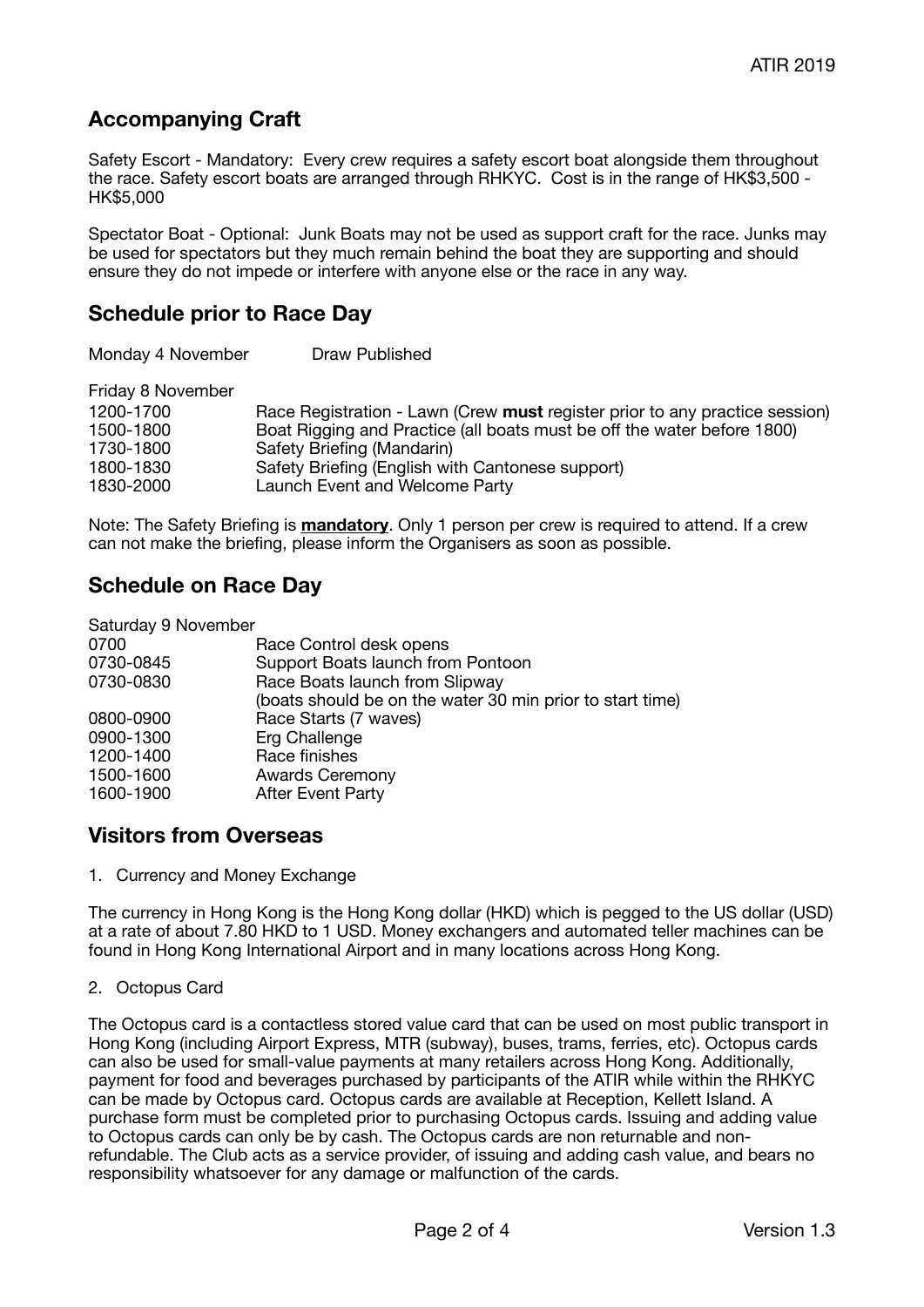The "Sold Tourist Octopus" is specially for visitors. The cost is HKD39 (~USD5) without initial stored value and no deposit is required. They are available at the airport (MTR Airport Express counter, 7-Eleven or China Travel Service) or any 7-Eleven or Circle K stores in Hong Kong. Further information can be found on-line at: <https://octopus.com.hk/en/consumer/index.html>

### 3. Accommodation

Causeway Bay and Wan Chai areas are very convenient to the competition venue with a number of accommodation options available. The following link an provide a list of options near the venue: [https://en.tripadvisor.com.hk/Hotels-g294217-Hong\\_Kong-Hotels.html](https://en.tripadvisor.com.hk/Hotels-g294217-Hong_Kong-Hotels.html)

- 4. Transportation
	- I. Arrival through Hong Kong International Airport

### **Airport Express**

The train takes 24 minutes from airport to Hong Kong Station. Trains depart every 12 minutes with the last train leaving the airport at 12:45am. Cost: HK\$110/single trip or HK\$205/round trip Tickets can be bought at Airport Express Customer Service Centre or can be bought online (Discount tickets at HK\$40/single trip can be bought online at [https://](https://www.klook.com/activity/71-airport-express-hong-kong/) [www.klook.com/activity/71-airport-express-hong-kong/](https://www.klook.com/activity/71-airport-express-hong-kong/) Free shuttle buses to certain hotels are available from the City Airport Express Stations. The Shuttle Bus stops at many major hotels in Wan Chai/Causeway Bay areas.

### **Public Buses - Cityflyer**

The bus stops of the Cityflyer routes are nearby many major hotels The Cityflyer Airport Services to Hotel costs about HK\$40 The Airport Bus Terminal is located near the right-hand ramp outside the Airport Arrivals Hall

#### **Taxis**

Arriving passengers can catch a taxi at the Taxi Station, located near the left-hand ramp outside the Airport Arrivals Hall

The Urban Taxis (red) from the Airport to Wan Chai or Causeway Bay will cost approximately HK\$300

#### **Hotel Coaches**

Coaches are available for major hotels which will deliver you directly to your hotel Seats can be booked by approaching the Commercial Services Counter in Arrivals Hall B, Terminal 1

II. Arrival by Ferry

Hong Kong is linked to a number of ports in Macau and Mainland China by high-speed ferries servicing Hong Kong Island, Kowloon and Hong Kong International Airport.

III. Arrival from Mainland China

#### **Express Rail Link (High Speed Rail)**

The new Express Rail trains arrive at the West Kowloon Station from Guangzhou South via Futian and Shenzhen There are convenient connections from many Chinese cities on the High Speed Rail system <https://www.highspeed.mtr.com.hk/en/main/index.html>

### **By MTR East Rail Line (To/From Shenzhen via Lo Wu and Lok Ma Chau)**